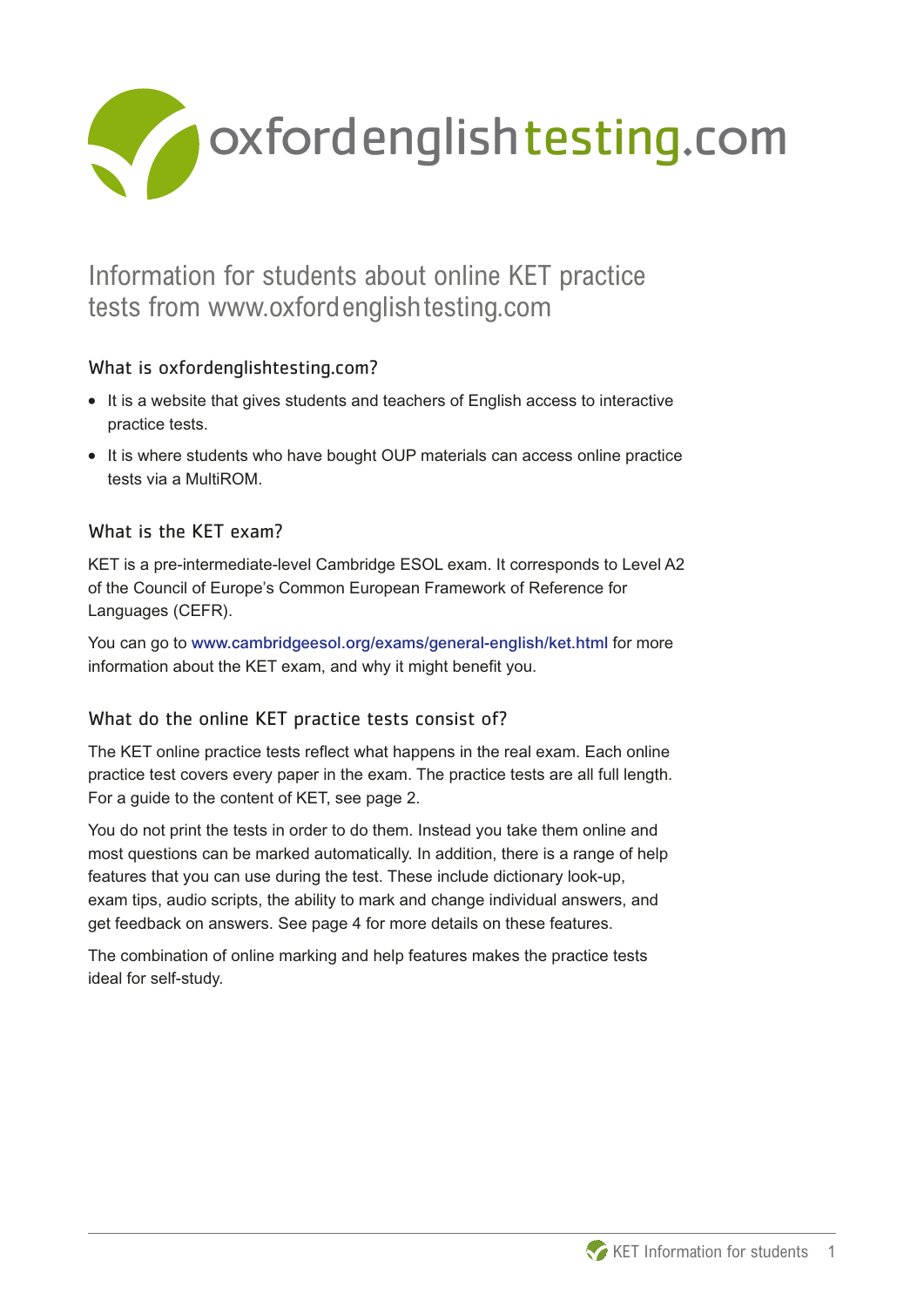## KET content and overview

| Paper                             | Content        |                                                                                                                                                                                                                             |  |
|-----------------------------------|----------------|-----------------------------------------------------------------------------------------------------------------------------------------------------------------------------------------------------------------------------|--|
| Paper 1                           | <b>READING</b> |                                                                                                                                                                                                                             |  |
| <b>READING/</b><br><b>WRITING</b> | Part 1         | There are 8 signs or notices and 5 questions. For each question<br>you have to match a sentence to the right sign.                                                                                                          |  |
| 1 hour 10<br>minutes              | Part 2         | There are 5 sentences, each with a missing word. You must<br>choose the right word from 3 options.                                                                                                                          |  |
|                                   | Part 3         | For the first 5 questions you must choose the right response to<br>a statement or question. After that you are given a conversation<br>with 5 missing sentences. You must choose the right sentences<br>from a choice of 8. |  |
|                                   | Part 4         | A text with 7 multiple-choice questions. Sometimes the questions<br>are statements about the test, and you must decide if each<br>statement is right or wrong or if there is not enough information<br>to answer.           |  |
|                                   | Part 5         | A text with 8 multiple-choice gaps. For each gap you have to<br>choose a word or phrase that completes the sentence.                                                                                                        |  |
|                                   | <b>WRITING</b> |                                                                                                                                                                                                                             |  |
|                                   | Part 6         | There is a definition of a word and you must write what the<br>word is. The first letter is given for you.                                                                                                                  |  |
|                                   | Part 7         | A text with 10 gaps. For each gap you have to type a word or<br>phrase that completes the sentence.                                                                                                                         |  |
|                                   | Part 8         | There are 1 or 2 short texts to read. You must complete a diary<br>entry, form, or notice that gives information about the text.                                                                                            |  |
|                                   | Part 9         | You must write a short message to someone. There are<br>instructions on what to write.                                                                                                                                      |  |
| Paper 2<br><b>LISTENING</b>       | Part 1         | You will hear 5 short audio clips, each with a multiple-choice<br>question. The options are pictures or drawings.                                                                                                           |  |
| About 30                          | Part 2         | There is an audio clip of a short conversation. You are given 8<br>options and must choose the 5 that answer the question.                                                                                                  |  |
| minutes                           | Part 3         | You have to listen to an audio clip and answer 5 multiple-choice<br>questions.                                                                                                                                              |  |
|                                   | Part 4         | There is an audio clip of a conversation and 5 pieces of<br>information, each with a gap. You have to listen to complete the<br>information.                                                                                |  |
|                                   | Part 5         | There is an audio clip with 5 pieces of information, each with a gap.<br>You have to listen to complete the information.                                                                                                    |  |
| Paper 3<br><b>SPEAKING</b>        | Part 1         | You have 5–6 minutes to talk about personal information.<br>The examiner asks you questions about your personal details,<br>daily life, interests, likes, etc.                                                              |  |
| 8-10 minutes                      | Part 2         | You and your partner have 3-4 minutes to complete 2 exercises<br>using the information cards that the examiner gives you.                                                                                                   |  |



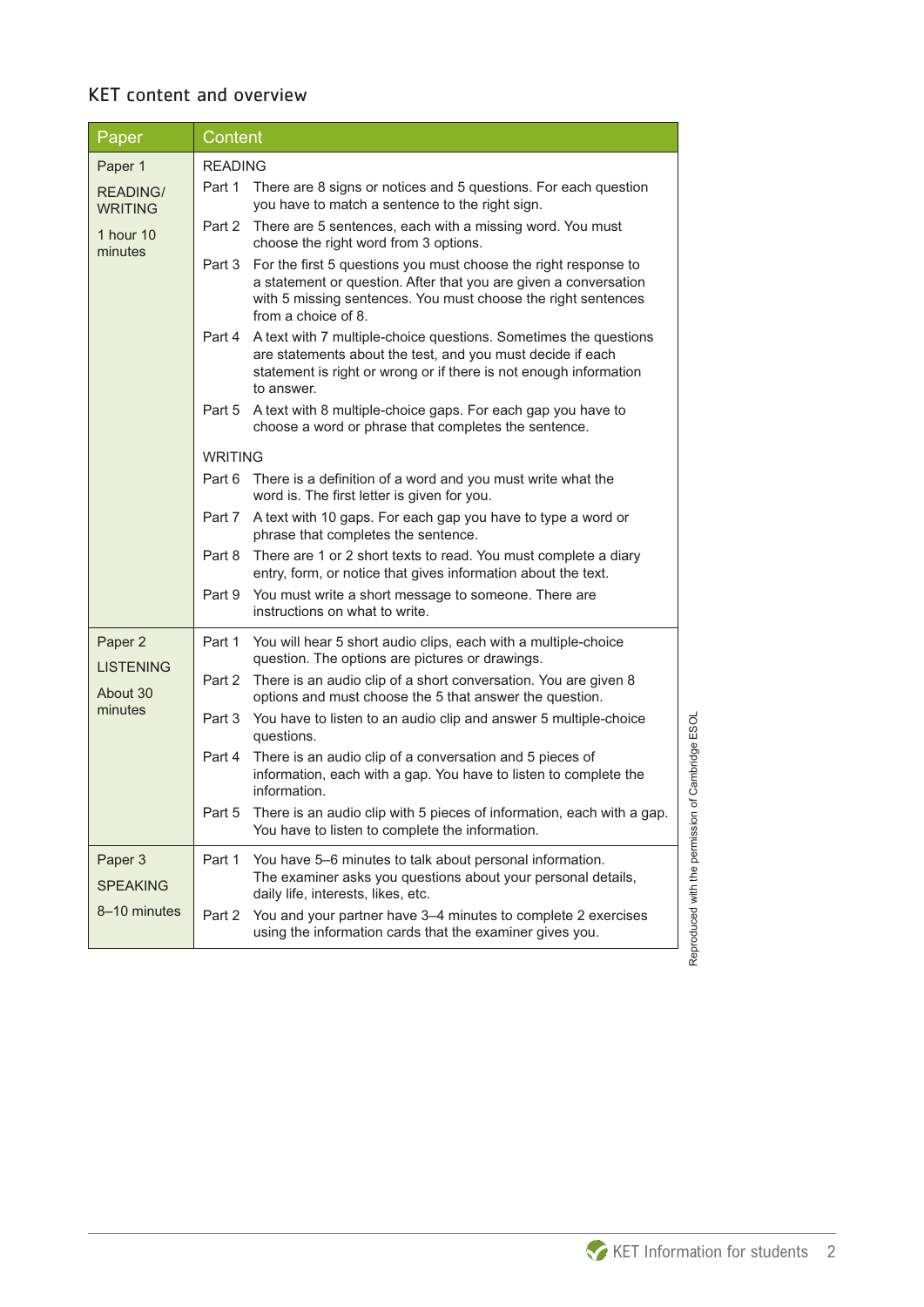#### How do I do a practice test?

You can do a practice test wherever you have access to a computer and the Internet. You will need an e-mail address and to be online when you do the tests. There is a demo about the practice tests on the homepage. Instructions on how to take a test can be found in the **Quick-start guide for students** on your **My study space** screen.

For further details about system requirements, see page 5. You have access to the test for 365 days from the time you pay, or put your MultiROM into the computer and register. After 365 days you will have to submit the test for final marking.

You do not have to do the whole test at one time. You can answer and then mark a question, a part, a paper, or the whole test. All your answers are automatically saved when you leave the site, and you can come back to the test at any time. You can also skip questions and come back to them later.

You can monitor your progress via the **Test Overview**, which records questions not attempted, attempted but not marked, right and wrong answers, and questions that cannot be marked automatically. You can also print the **Test Overview** and **Results** page.

When doing the Listening paper, you can start, stop, and repeat the audio as many times as you like. If you still find it difficult to understand the audio, you can read or print an audio script after you have attempted the questions. If you need to control the volume of the audio, please use the controls on your computer to do so.

The testing site has a **Dictionary look-up facility**. Just double-click on any word in the test and get a definition from the *Oxford Wordpower Dictionary*.

#### Marking the practice test

The system can automatically mark the Reading and Listening papers, and part of the Writing paper. You can read and print **Feedback** for answers, if you mark the questions as you go. The **Feedback** gives explanations of the correct and incorrect answers.

If you are asked to key in your answers, the automatic marking system will only accept words that are spelled correctly. Answers may be typed in upper case or lower case, but not a mixture of the two (e.g. 'CORRECT ANSWER' and 'correct answer' but not 'Correct answer', unless at the start of a sentence, or a proper name). Both British and American spelling will be accepted. When you take your answer from a text provided, make sure you copy the word exactly.

The system cannot automatically mark the Speaking paper. You can see all parts of the Speaking paper online and, to help you practice, we have included **Useful language** on the website for each task. Ask a fellow student to practice with you. If your teacher would like to do a Speaking paper with you, you can download and print the entire Speaking paper via the link on the **Learning resources** section of the **My Tests** page. You can enter your marks for the Speaking paper on your **Results** page.

The final Writing task also cannot be marked automatically. You have the choice of printing it or e-mailing it for your teacher to mark. You can then enter your mark on the **Results** page once you have submitted all your answers for final marking. You can read or print off a **Sample answer** to help you understand what is expected of you.

The test results you see include scores for the separate skills and a total score. If you do not enter Writing or Speaking marks, the marking scheme will take this into account.

It is very important to remember that these are only practice tests, not the real exam, and so your final mark will only be an indication of how you might perform in the real exam.

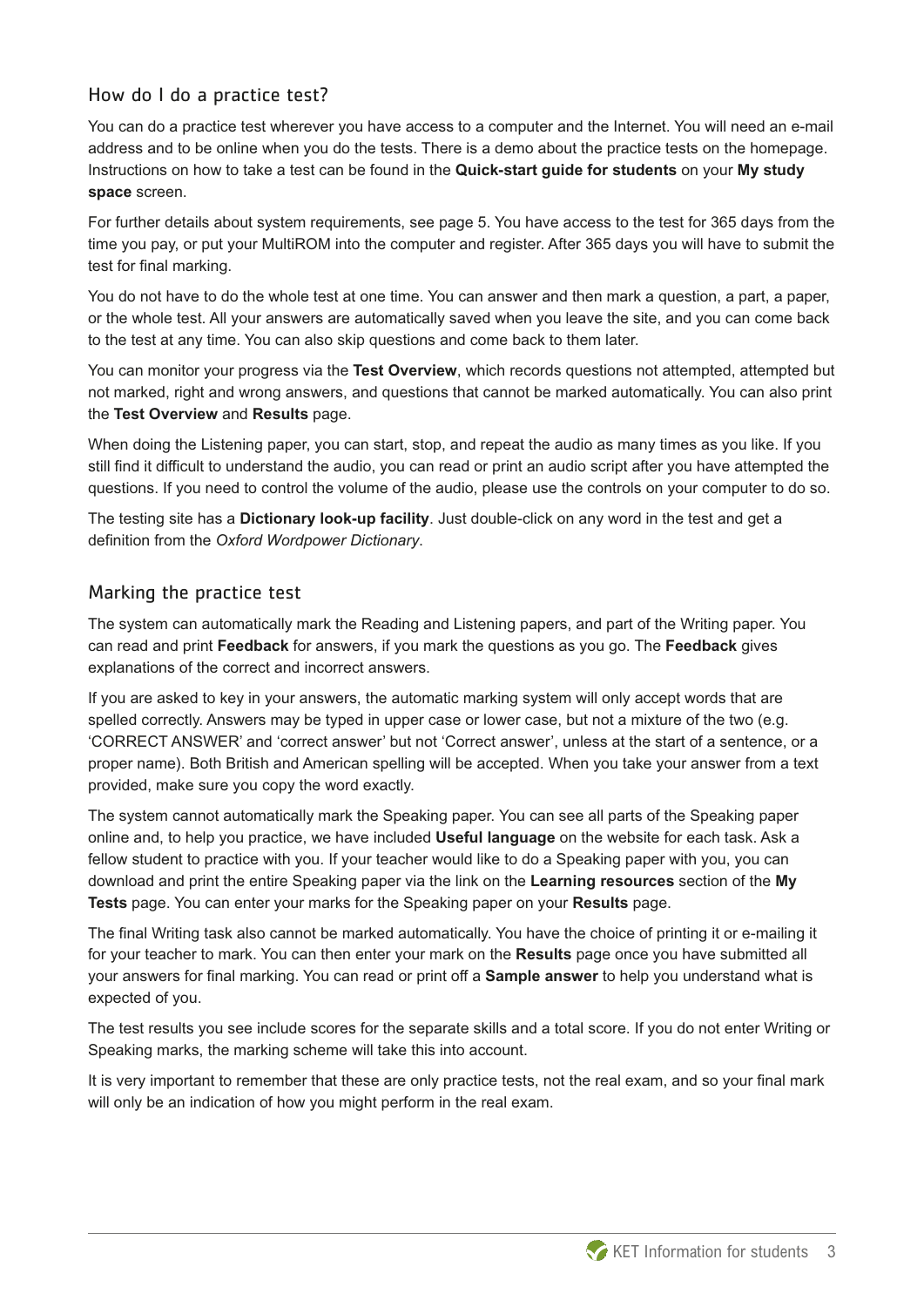## What help is available while I do the test?

| <b>Features</b>                                                | <b>Benefits</b>                                                                                                                                                                                                                                                                                                                                                                                                                          |
|----------------------------------------------------------------|------------------------------------------------------------------------------------------------------------------------------------------------------------------------------------------------------------------------------------------------------------------------------------------------------------------------------------------------------------------------------------------------------------------------------------------|
| <b>Test tips</b>                                               | You can see a Tip on how to answer every type of question.                                                                                                                                                                                                                                                                                                                                                                               |
| Dictionary look-up                                             | You can look up the meaning of any word in the practice test. Just<br>double click it and a definition will pop up from the Oxford Wordpower<br>Dictionary. You will need to have pop-up windows enabled.                                                                                                                                                                                                                                |
| Instant marking and feedback                                   | When you have answered a question in the Reading or Listening<br>papers, or part of the Writing paper, you can mark it immediately to<br>see whether you got it right. You can then get Feedback to find out<br>why it was right or wrong. You can print the feedback if you wish.<br>Understanding why you answered a question incorrectly helps you<br>think more clearly about a similar question next time.                          |
| Change your answer                                             | You can go back and try to answer the question again as many times<br>as you like.                                                                                                                                                                                                                                                                                                                                                       |
| Save and come back later                                       | You do not have to complete a paper or test at one time. Your answers<br>are saved as you take the test and kept when you log out. You can<br>come back to it at any time. You have 365 days before you have to<br>submit the practice test for final marking. The My tests page tells you<br>when the test expires.                                                                                                                     |
| Mark individual answers, a part,<br>a paper, or the whole test | However much you have done of the practice test, you can mark it and<br>see how well you are doing. The Reading and Listening papers, and<br>most of the Writing paper, are all marked automatically.                                                                                                                                                                                                                                    |
| Audio scripts                                                  | These are available for all parts of the Listening paper. Reading the<br>Audio script will help you understand anything you did not understand<br>when you were listening to them. You can also print the audio scripts.                                                                                                                                                                                                                 |
| Sample answers for questions<br>in the Writing paper           | You can see a Sample answer after you have written your own<br>response. The sample answer has been written by a real student, and<br>will give you a good idea of what is expected. The answer contains<br>incorrectly spelled words that can't be found in the dictionary look-up.<br>What you write will not be marked automatically. If you would like<br>your teacher to mark it, you can print it off to give to them or e-mail it |
|                                                                | to them. When they have marked it, you can enter the mark on your<br>Results page. It does not matter if you do not enter a mark, the final<br>marks will be adjusted to take that into account.                                                                                                                                                                                                                                         |
| Useful language for the<br>Speaking paper                      | There is Useful language to help you practice the Speaking papers.<br>You can print the Speaking paper from the Resources page, and ask<br>your teacher to do the Speaking paper with you. As with the Writing<br>paper, you can enter the mark your teacher gives you. However, even if<br>you do not, your final marks will be adjusted to take that into account.                                                                     |
| Results page                                                   | You will see your score by paper and part and as a percentage.<br>Remember this is a practice test and you will only get an indication of<br>what your score may be in the actual KET test.                                                                                                                                                                                                                                              |
| Try sample questions first                                     | You can try out a short version of a practice test before you do a real<br>one. The sample questions allow you to find out how to use a test<br>before you start. The samples are available in the Online shop, or by<br>clicking the link to Try a free sample on the homepage.                                                                                                                                                         |